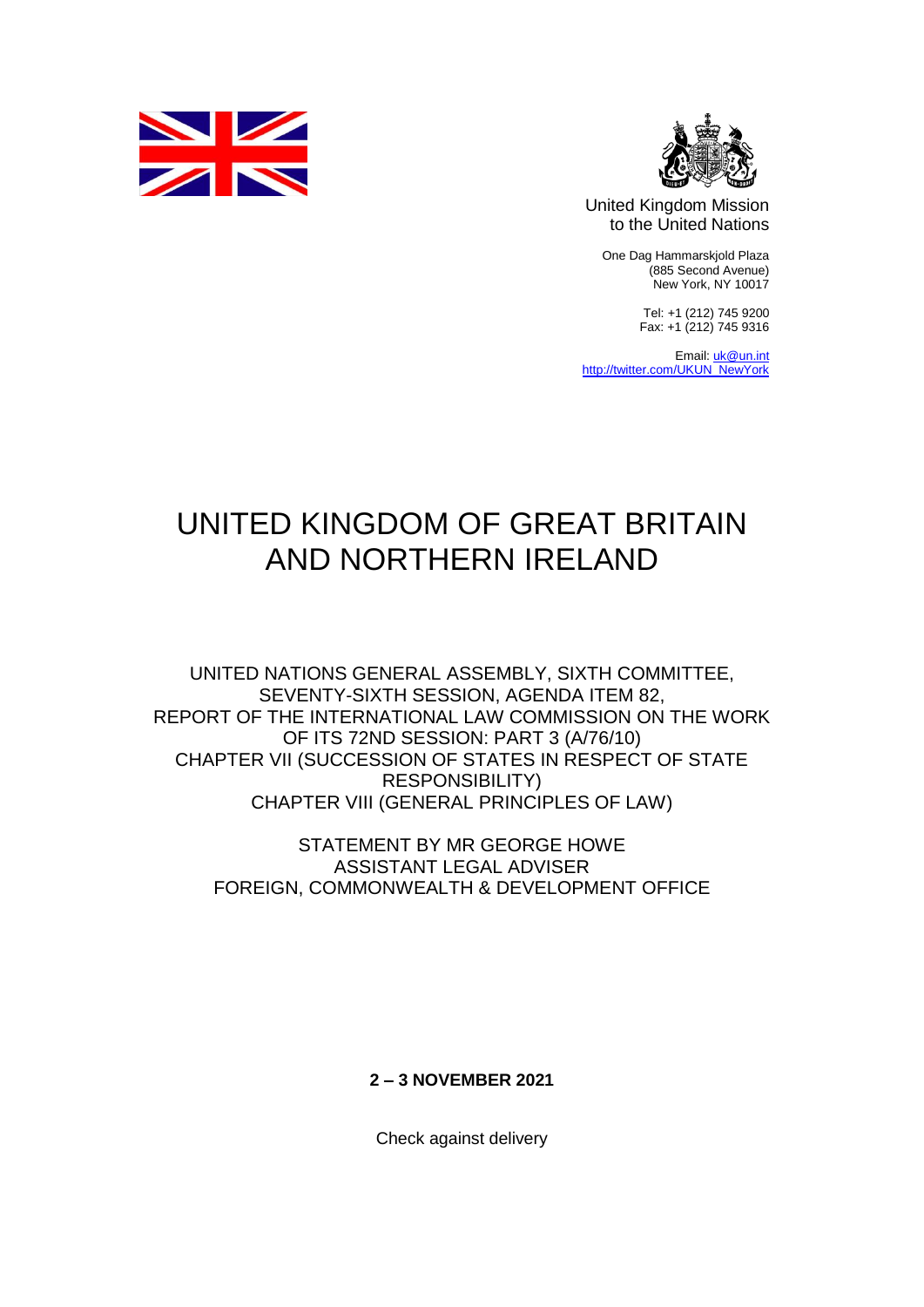Madam Chair,

- 1. The United Kingdom thanks the Commission for its further consideration of the topic of **'Succession of States in respect of State responsibility'** and thanks the Special Rapporteur, Mr Pavel Šturma, for his fourth report.
- 2. The United Kingdom welcomes the Special Rapporteur's acknowledgement that State practice does not support the primacy of either automatic succession or a "clean slate" and his confirmation that the proposed draft articles are not intended to imply automatic succession. The United Kingdom reiterates its long-standing concern that it is not possible to extrapolate general conclusions from specific cases in a topic such as this, where priority must be given to agreements between the States concerned, and where those agreements are the product of context-specific negotiations, inevitably combining political, cultural and legal considerations.
- 3. The United Kingdom takes note of the Commission's view that it can decide on the most suitable format for the outcome of this topic at a later stage. We also note with interest the suggestion by some members of the Commission that model clauses could be drafted to be used as a basis for States to negotiate agreements on succession in respect of State responsibility. The United Kingdom continues to maintain an open mind as to the utility of this topic, and what outputs might best assist States going forward.

\*\*\*

Madam Chair,

4. The United Kingdom is grateful to the Special Rapporteur, Mr Marcelo Vázquez-Bermúdez, for his Second Report on the topic of **'general principles of law'** and commends the Special Rapporteur and the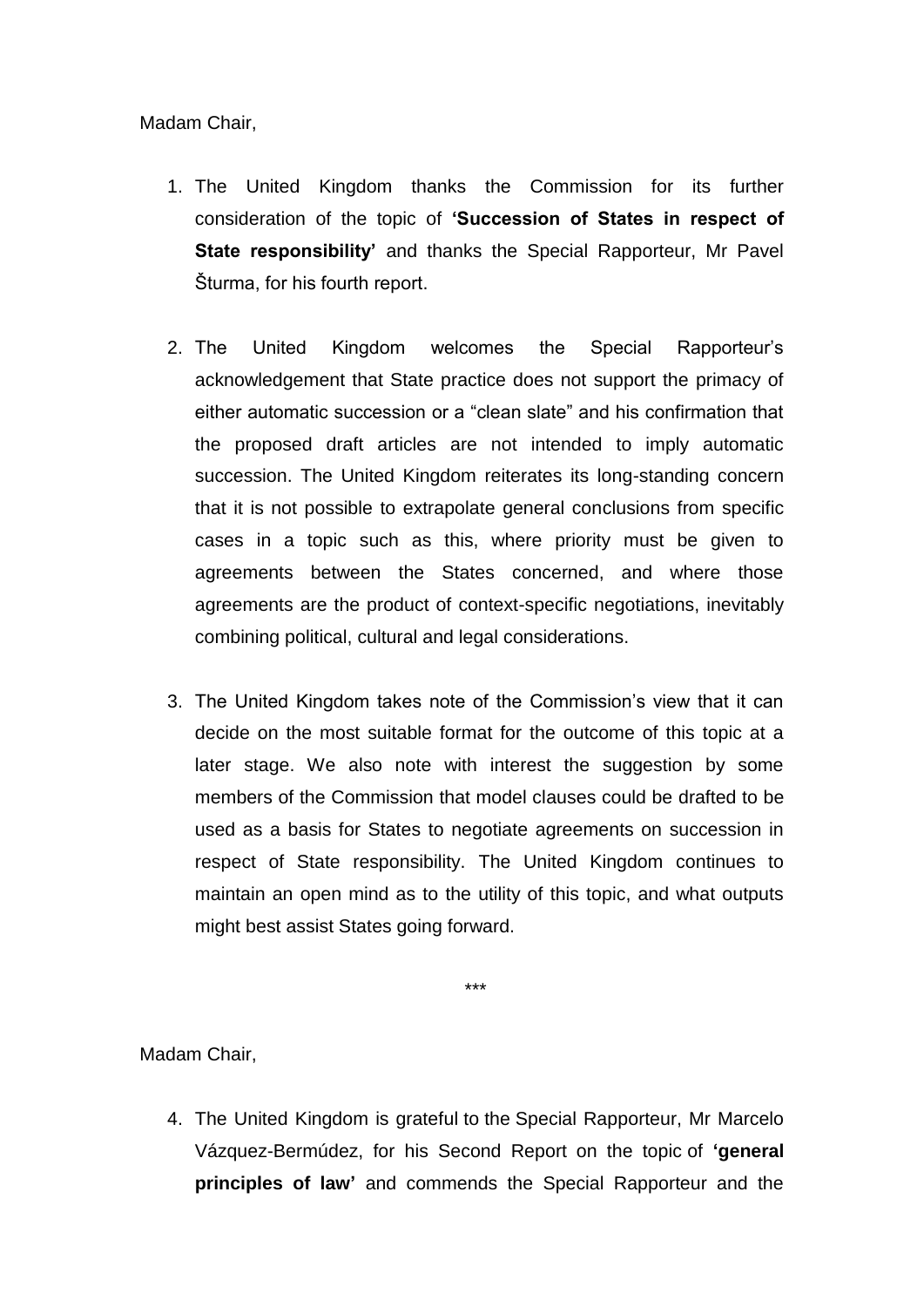members of the Commission for the thoughtful way in which they are approaching this important topic.

- 5. We also thank the Commission's Secretariat for its excellent Memorandum surveying the case law of inter-State arbitral tribunals and international criminal courts and tribunals of a universal character, as well as relevant treaties.
- 6. The Commission and the Secretariat have already made an important contribution to various questions of terminology, which have for a long time complicated and confused discussion of the third source of international law listed in Article 38 of the Statute of the International Court of Justice: general principles of law.
- 7. This careful approach is reflected in draft conclusions 1, 3 and 4, with commentaries, which have been provisionally adopted by the Commission, and in draft conclusion 5, which was provisionally adopted by the Drafting Committee. These texts represent a good basis for future work on the topic.
- 8. The United Kingdom welcomes the clear and concise commentaries that reflect some important points of agreement amongst the members of the Commission and which the United Kingdom shares. First, that the term 'general principles of law' as it is used throughout the draft conclusions refers to "*the general principles of law*" listed in Article 38, paragraph 1 (*c*) of the Statute of the International Court of Justice. Second, that the differences in terminology between the wording used in draft conclusions 1 and 2 (including in the various language versions) and the wording used in Article 38 do not imply any change in the substance of Article 38. Third, that recognition is the essential condition for the emergence of a general principle of law.
- 9. The thoughtfulness with which Commission members are approaching this topic is apparent from the excellent plenary debate which is well-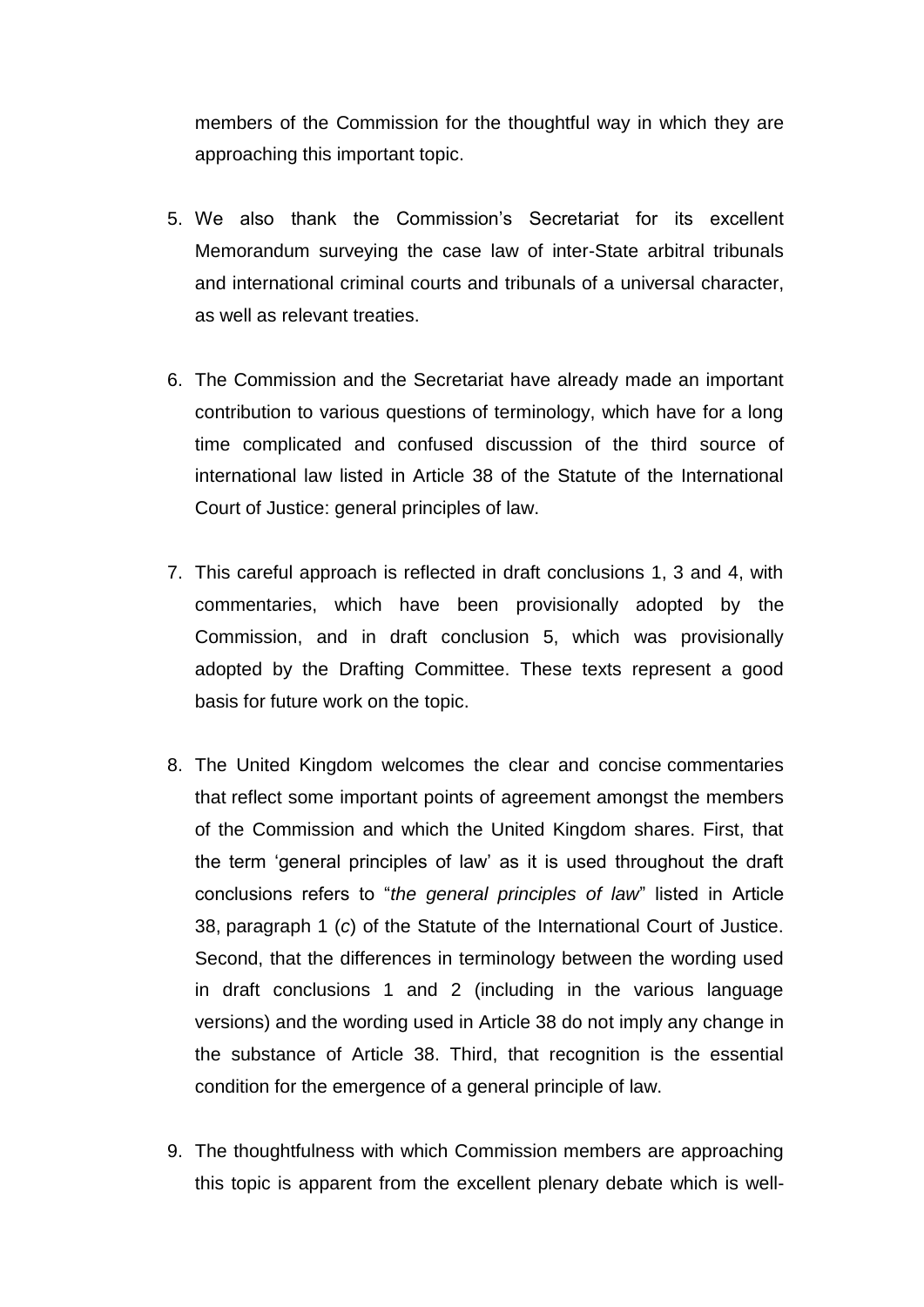reflected in the summary records, and in the Commission's annual report. The United Kingdom would like to take this opportunity to emphasise the importance of having full summary records.

- 10.Turning to future work on this topic, the United Kingdom notes the text of draft conclusion 5 provisionally adopted by the Drafting Committee, and looks forward to seeing the accompanying commentary. The United Kingdom also has no comment on the Special Rapporteur's proposals for draft conclusions 8 and 9, which look to reflect accurately the provisions of Article 38. However, as noted in the Commission's plenary debate, draft conclusion 6 on the transposition to the international legal system of a general principle of law raises important questions which the Drafting Committee will need to examine carefully in order to produce a satisfactory text.
- 11.The remaining draft conclusions proposed by the Special Rapporteur draft conclusions 3 and 7 - bring us to the central, and as yet unresolved, questions under this topic. Does Article 38, paragraph 1 (*c*) include a second category of general principles of law going beyond general principles derived from national law? And if so, how is such a category to be described and identified?
- 12.The United Kingdom notes that these questions remain controversial, both within the Commission and among States and writers. The United Kingdom retains an open mind and looks forward to studying any proposals the Commission may make.
- 13.In this regard, the United Kingdom agrees with the Special Rapporteur's summary of the main concerns set out at paragraph 187 of Chapter VIII of the Commission's report: first, "*that there would not be sufficient practice to reach conclusions regarding that category of general principles of law",* second, *"the difficulty of distinguishing those principles from customary international law"*, and, third, "*the apparent risk that the criteria for identifying general principles in that category*